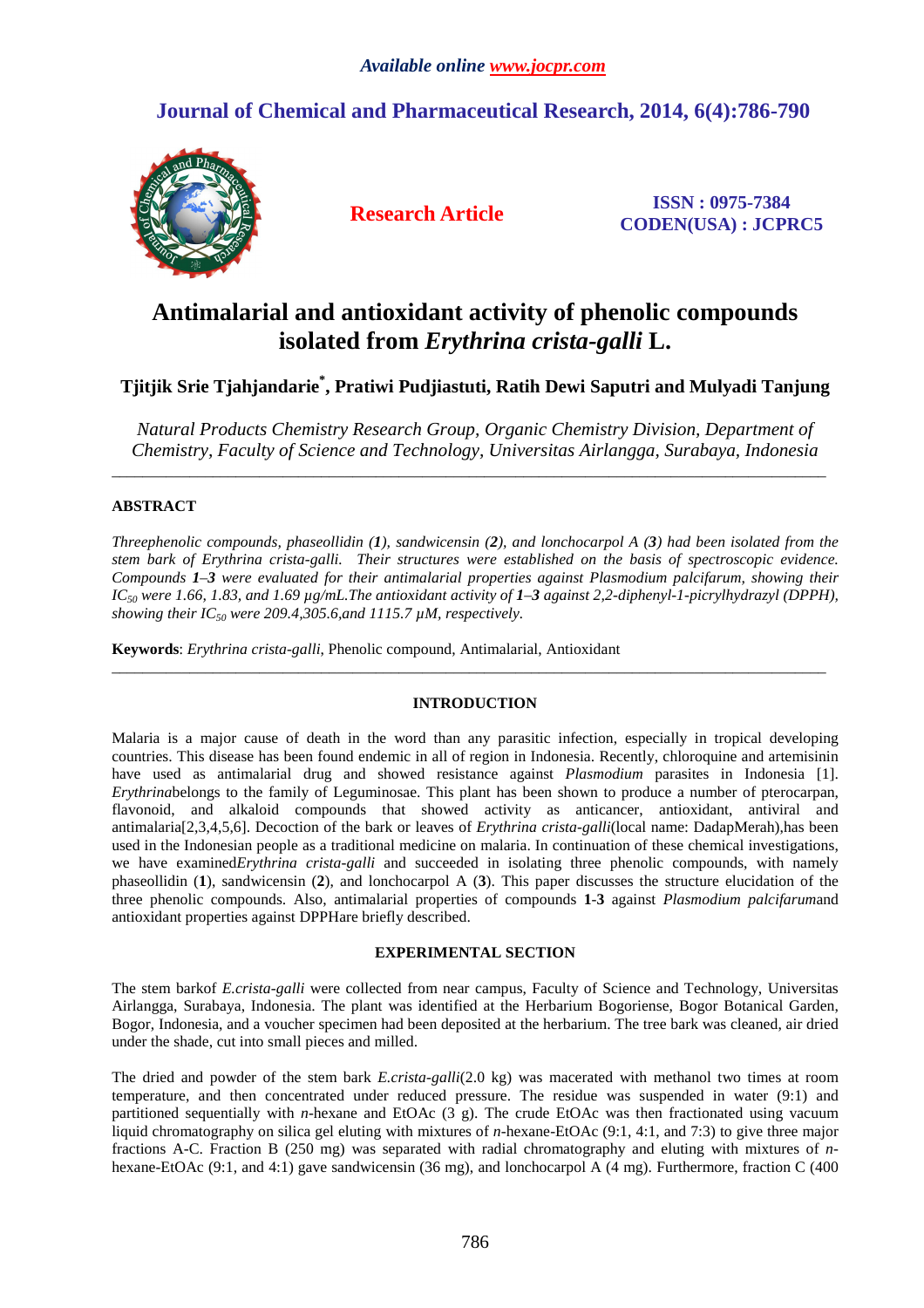mg) was purified using radial chromatography eluted with mixtures of *n*-hexane-CHCl<sub>3</sub> (7:3, to chloroform) yielded phaseollidin (52 mg)

*\_\_\_\_\_\_\_\_\_\_\_\_\_\_\_\_\_\_\_\_\_\_\_\_\_\_\_\_\_\_\_\_\_\_\_\_\_\_\_\_\_\_\_\_\_\_\_\_\_\_\_\_\_\_\_\_\_\_\_\_\_\_\_\_\_\_\_\_\_\_\_\_\_\_\_\_\_\_*



Phaseollidin(1), yellow solid, <sup>1</sup>H NMR (500 MHz, CDCl<sub>3</sub>), and <sup>13</sup>C NMR (125 MHz, CDCl<sub>3</sub>) data, see Table 1; UV (MeOH)  $\lambda_{\text{maks}}$  nm (log  $\varepsilon$ ) :224 (4.86), 281 (3.93), and 287 nm (3.95). HRESI-MS: m/z [M+H]<sup>+</sup>calcd.for C<sub>20</sub>H<sub>21</sub>O<sub>4</sub> 325.1472, found 325.1440.

Sandwicensin (2), yellow solid, <sup>1</sup>H NMR (500 MHz, CDCl<sub>3</sub>), and <sup>13</sup>C NMR (125 MHz, CDCl<sub>3</sub>) data, see Table 1; UV (MeOH)  $\lambda_{\text{maks}}$  nm (log ε) :223 (4.60), 285 (3.84), and 287 nm (3.89). HRESI-MS: m/z  $[M+H]^+$  339.1642 calcd.for  $C_{21}H_{23}O_4$ , found 339.1596.

Lonchocarpol A (3), yellow solid, <sup>1</sup>H NMR (500 MHz, CDCl<sub>3</sub>), and <sup>13</sup>C NMR (125 MHz, CDCl<sub>3</sub>) data, see Table 2;UV (MeOH) λmaks nm (log ε): 236 (3.95), 293 (4.14), and325 sh (3.60) nm.

Antimalarial properties of the isolated compounds **1-3** against *Plasmodium palcifarum* were obtained from the Institute of Tropical Diseases, Universitas Airlangga, Surabaya, Indonesia. In vitro antimalarial activity against *Plasmodium palcifarum* was carried out according to a modified method of Trager and Jensen using RPMI 1640 medium with10% O+ serum [7]. The antimalarial activity of three phenolic compounds and chloroquine (positive control) were measured in triplicate. Fresh red blood cells were used as a negative control. The active compound was dissolved in DMSO and diluted with RPMI 1640 medium to prepare a series of concentrations. Parasitaemia was evaluated after 48 by Giemsa stain and the average percentage suppression of parasitaemia was calculated by following equation[8]:

100 x (% average in control - % average in active compound)

% average suppression  $=$ 

% average parasitaemia in control

The influence of the active compound on the growth of parasites was expressed by the 50% inhibitory concentrations  $(IC_{50})$ , which was determined using linier regression analysis.

The antioxidant activities of of the isolated compounds **1-3**against DPPH (2,2-diphenyl-1-pikrihidrazil) radical were measured by UV spectrometer at  $\lambda$  517 nm as described previously [9,10,11].

### **RESULTS AND DISCUSSION**

Extraction of the dried milled tree bark of *E.crista-galli*with methanol gave a fraction which was separated by vacuum liquid chromatography and radial chromatography to give namely phaseollidin (**1**), sandwicensin (**2**), and lonchocarpol A (**3**). The structures of three phenolic compounds were identified by UV, HR-ESI-MS, 1D and 2D NMR spectra. Phaseollidin (1) was obtained as yellow solid with the molecular formula  $C_{20}H_{21}O_4$  as determined by  $HR-ESI-MS$  (m/z 325.1472 [M+H]<sup>+</sup>, calcd. 325.1440) indicating eleven degrees of unsaturation. The <sup>1</sup>H NMR (Table 1) spectrum of **1**, showed the presence of four peculiar aliphatic protons at  $\delta_H$  5.30 (1H, *d, J* = 6.8 Hz, H-11a), 4.09 (1H, *dd, J* = 10.9 and 5.1 Hz, H-6), 3.47 (1H, *t, J* = 10.9 Hz, H-6), and 3.34 ppm (1H, *m*, H-6a), suggest that compound 1 is a typical for a pterocarpan. The <sup>1</sup>H NMR spectrum of 1showed two ABX coupling aromatic systems, one is δH 7.22 (1H, *d, J* = 8.4 Hz, H-1); 6.46 (1H, *dd, J* = 8.4 and 2.4 Hz, H-3), and 6.30(1H, *d, J* = 2.4 Hz, H-4), and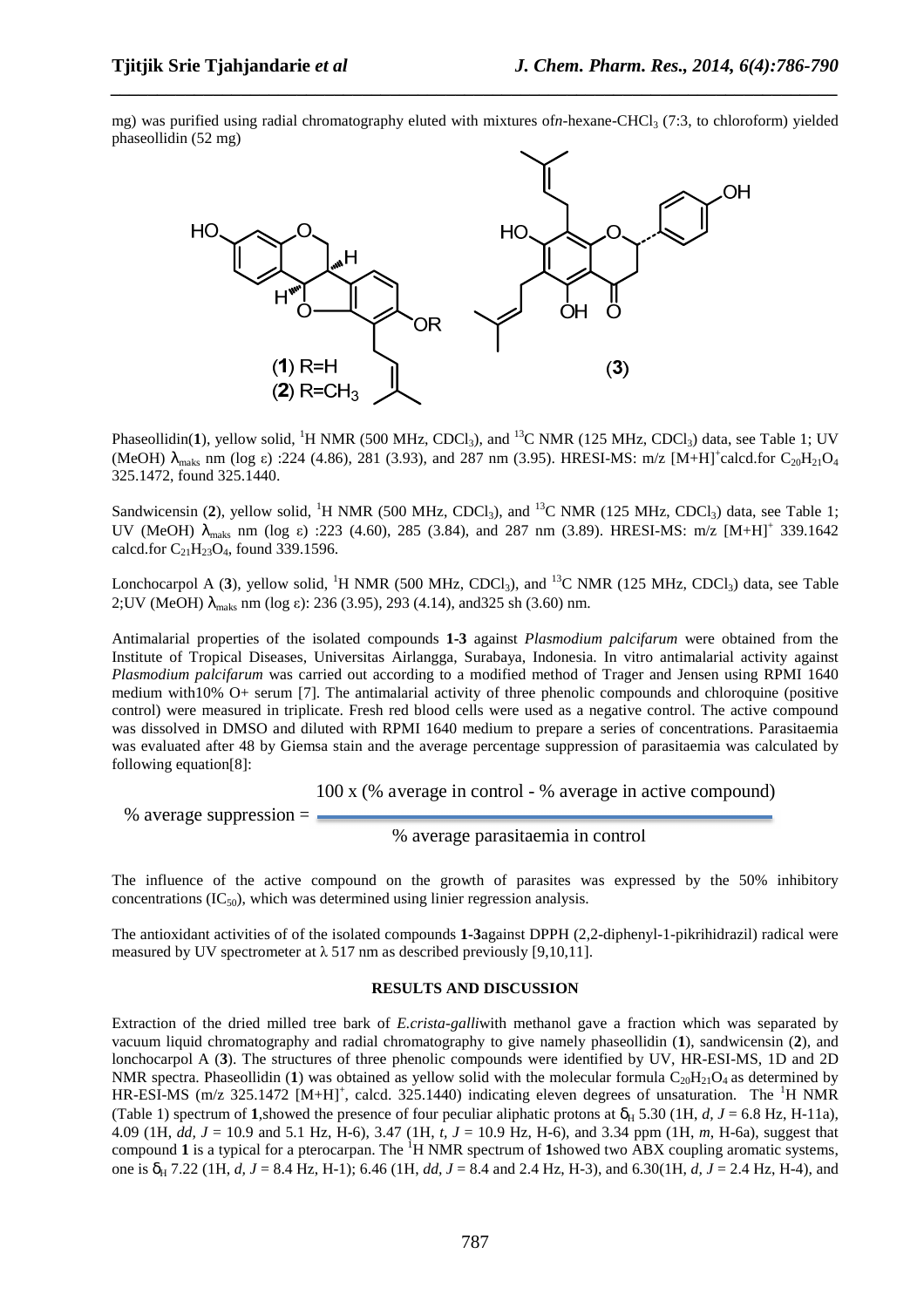another is  $\delta_{\text{H}}$  6.75 (1H, *d, J* = 8.0 Hz, H-7) and 6.25 ((1H, *d, J* = 8.0 Hz, H-8) indicating the presence of trisubstituted pterocarpan skeleton. This compound showed one isoprenyl group assignable to a 3-methyl-2-buten-1 yl group at δ<sub>H</sub> 5.37 (1H, *t*, *J* = 7.2 Hz, H-2'), 3.12 (2H, *d*, *J* = 7.1 Hz, H-1'), 1.63 (3H, *s*, H-4') and 1.53 (3H, *s*, H-5'). Based on <sup>1</sup>H NMR spectrum suggests that isoprenyl group is either at C-4 or C-10 of the pterocarpan skeleton. The <sup>13</sup>C NMR (Table 1) spectrum of **1**showed 20 carbon signals consistent toisoprenylatedpterocarpan structure. Furthermore, the presence of other fouroxyaryl signals ( $\delta_c$  158.5, 158.0, 156.3, and 155.5) indicated that the oxyaryl signals atC-3, C-4a, C-9. and C-10a is a derivative of isoprenylatedpterocarpan. The placement isoprenyl group at C-4 or C-10 was determined with HMQC and HMBC spectra. In the HMBC spectrum showed correlations between a proton signal at  $\delta_H$ 3.12 with two oxyaril at  $\delta_C$  155.5 (C-9), and 155.8 (C-10a) unambiguously placed the isoprenyl group at C-10. The 1D NOE spectrum, irradiation proton signal at  $\delta_H$  5.30 ppm (H-11a)gave increasing proton signals at  $\delta_H$  7.22 (H-1), and 3,47 ppm (H-6a) suggest that of 1 is *cis* from isoprenylatedpterocarpan structure. From the above UV, HR-ESI-MS, 1D and 2D NMR data, compound **1** was identified as (6aR, 11aR)-3,9-dihydroxy-10 isoprenyl pterocarpan named as phase ollidin [12].

*\_\_\_\_\_\_\_\_\_\_\_\_\_\_\_\_\_\_\_\_\_\_\_\_\_\_\_\_\_\_\_\_\_\_\_\_\_\_\_\_\_\_\_\_\_\_\_\_\_\_\_\_\_\_\_\_\_\_\_\_\_\_\_\_\_\_\_\_\_\_\_\_\_\_\_\_\_\_*

Sandwicensin (2) was isolated as a yellow solid, and its UV spectrum exhibited absorption maxima  $\lambda_{\text{maks}}$  (nm) (log ε): 223 (4.60), 285 (3.84), and 287 nm (3.89), that showed a typical for a pterocarpan. From HR-ESI-mass spectra  $(m/z)$  339.1642  $[M+H]^+$ , calcd. for  $C_{21}H_{23}O_4$ , 325.1440) indicating that 2 is methylated from compound 1. The <sup>1</sup>H and <sup>13</sup>C NMR (see Table 1) spectrum of 2 very similar with compound 1, but there is one methoxyl groups attached to the aromatic core from compound 2 that proton signal at  $\delta_H$ 3.81 and the carbon signal at 55.9. Thus compound 2 was 3-*O-*methyl or 9-*O*-methyl phaseollidin. The placement of a methoxy group in the C-3or C-9 confirmed by the HMQC and HMBC spectra. The HMBC spectrum showed a correlation between the proton signals at  $\delta_H 3.81$  with carbon oxyaril signal at  $\delta_c$  155.8. Furthermore, the correlation between aromatic proton signals at  $\delta_H$ 7.02 (*d*, 8.1, H-7) with oxyaril carbon signal at  $\delta_c$  155.8 indicated that the methoxyl group attached at C-9. From the above UV, HR-ESI-MS, 1D and 2D NMR data, compound **2** was identified as (6aR, 11aR)-3-hydroxy-9-methoxy-10-isoprenyl pterocarpan named as sandwicensin [12].



**Figure 1. The significant NOE and HMBC correlations of 1** 

**Table 1. NMR spectroscopic data of phaseollidin (1)and sandwicensin(2) in CDCl<sup>3</sup>**

| No.C           | $1.\delta_{\rm H}$ (mult, J Hz)         | $1,\delta_{\rm C}$ | $2.\delta_{\rm H}$ (mult, J Hz)        | $2,\delta_{\rm C}$ |
|----------------|-----------------------------------------|--------------------|----------------------------------------|--------------------|
| 1              | 7.22 (d, 8.4)                           | 132.0              | 7.41 $(d, 8.4)$                        | 132.3              |
| 2              | $6.46$ (dd, $8.4; 2.4$ )                | 109.7              | $6.58$ (dd, 8.4; 2.4)                  | 109.9              |
| 3              |                                         | 158.0              |                                        | 157.5              |
| $\overline{4}$ | 6.30 (d, 2.4)                           | 103.2              | 6.44 (d, 2.4)                          | 103.1              |
| 4a             |                                         | 156.3              |                                        | 156.5              |
| 6              | 3.47(t, 10.9)<br>$4.09$ (dd, 10.9; 5.1) | 66.3               | 3.66(t,11.0)<br>$4.23$ (dd, 11.0; 5.1) | 66.5               |
| бa             | 3.34(m)                                 | 39.9               | 3.52(m)                                | 40.0               |
| 6b             |                                         | 118.0              |                                        | 119.4              |
| 7              | 6.75(d, 8.0)                            | 121.6              | 7.02 (d, 8.1)                          | 121.6              |
| 8              | 6.25(d, 8.0)                            | 107.5              | 6.43 (d, 8.1)                          | 103.5              |
| 9              |                                         | 155.8              |                                        | 158.5              |
| 10             |                                         | 111.2              |                                        | 112.6              |
| 10a            |                                         | 158.5              |                                        | 158.4              |
| 11a            | 5.30 (d, 6.8)                           | 77.9               | 5.46(d, 6.8)                           | 78.0               |
| 11b            |                                         | 112.0              |                                        | 113.3              |
| $1^{\circ}$    | 3.12(d, 7.1)                            | 22.7               | 3.31(d, 7.2)                           | 22.9               |
| $2^{\circ}$    | 5.37(t, 7.2)                            | 122.0              | 5.26(t, 7.2)                           | 122.3              |
| 3'             |                                         | 131.9              |                                        | 132.3              |
| $4^{\circ}$    | 1.63(s)                                 | 17.5               | 1.78(s)                                | 17.8               |
| 5'             | 1.53(s)                                 | 25.5               | 1.68(s)                                | 25.8               |
| $9-OCH3$       |                                         |                    | 3.81(s)                                | 56.0               |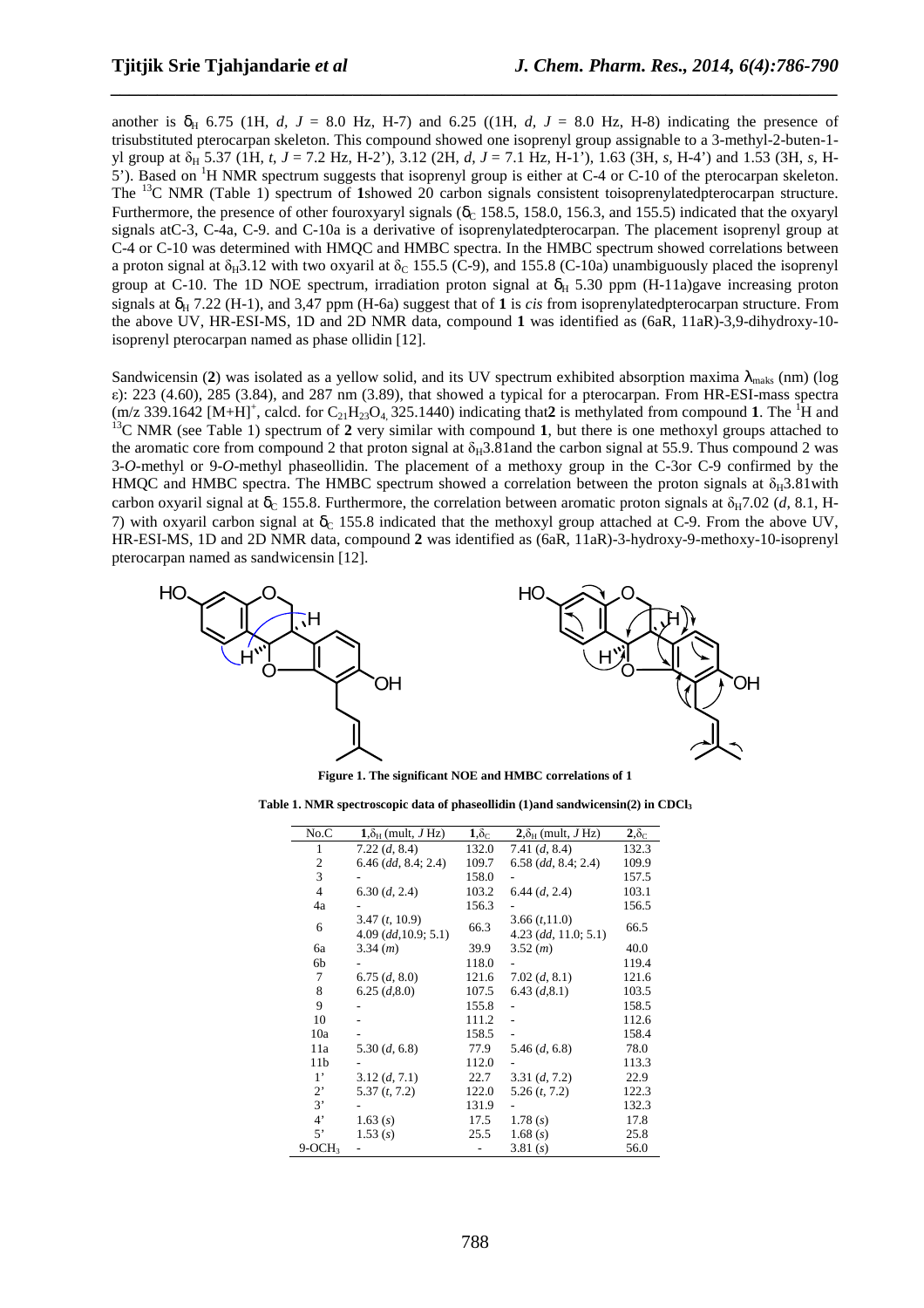Lonchocarpol A (3) was isolated as a yellow solid, and its UV spectrum exhibited absorption maxima  $\lambda_{\text{mask}}$  nm (log ε): 236 (3.95), 293 (4.14), and325 sh (3.60) a typical for a flavanone structure. The <sup>1</sup>H NMR (Table 2) spectrum of **3**  showed three doublet of doublets proton signals at  $\delta_H$  5.33 (1H, dd, *J* = 12.8, 3.0 Hz, H-2), 3.05 (1H, dd, *J* = 17.1, 12.8 Hz, H-3<sub>ax</sub>), and 2.80 (1H, dd,  $J = 17.1$ , 3.0 Hz, H-3<sub>eq</sub>) that confirmed for the flavanone skeleton in 3. The presence in the aromatic region of proton signals of a pair of doublets ( $J = 8.4$  Hz) at  $\delta_H$  7.33 and 6.89 (each 2H), assignable to the signals of a *p-*hydroxyphenyl group at ring B. In the absence of aromatic proton at A ring showed two isoprenyl groups at C-6 and C-8. The Placement of two side chain isoprenyl groups at C-6 and C-8 can be suggested by HMBQ and HMBC spectra. Based on 1D and 2D NMR data, compound **3** was identified as 6,8 diisoprenyl naringenin named as lonchocarpol A [13].

*\_\_\_\_\_\_\_\_\_\_\_\_\_\_\_\_\_\_\_\_\_\_\_\_\_\_\_\_\_\_\_\_\_\_\_\_\_\_\_\_\_\_\_\_\_\_\_\_\_\_\_\_\_\_\_\_\_\_\_\_\_\_\_\_\_\_\_\_\_\_\_\_\_\_\_\_\_\_*

**Table 2. NMR spectroscopic data of lonchocarpol A(3) in CDCl<sup>3</sup>**

| No.C           | $3.\delta_{H}$ (mult, J Hz)                       | $3,\delta_{\rm C}$ | <b>HMBC</b>                              |
|----------------|---------------------------------------------------|--------------------|------------------------------------------|
| 1              |                                                   |                    |                                          |
| 2              | 5.33 (dd, 12.8; 3.0)                              | 78.6               | $C-1'$ , $C-2'$ , $C-6'$                 |
| 3              | $3.05$ (dd, 17.1; 12.8)<br>$2.80$ (dd, 17.1; 2.4) | 43.6               | $C-2. C-4$                               |
| $\overline{4}$ |                                                   | 196.9              |                                          |
| 4a             |                                                   | 102.8              |                                          |
| 5              |                                                   | 159.4              |                                          |
| 6              |                                                   | 107.3              |                                          |
| 7              |                                                   | 162.3              |                                          |
| 8              |                                                   | 106.3              |                                          |
| 8a             |                                                   | 158.0              |                                          |
| $1^{\circ}$    |                                                   | 131.2              |                                          |
| 2'/6'          | 7.33(d, 8.4)                                      | 128.0              | $C-2, C-4'$                              |
| 3'/5'          | 6.89(d, 8.4)                                      | 115.4              | $C-1$ ', $C-4$ '                         |
| $4^{\circ}$    |                                                   | 156.2              |                                          |
| 1, 1           | 3.35(d, 7.4)                                      | 22.0               | $C-5$ , $C-6$ , $C-7$ , $C-2$ ', $C-3$ ' |
| $2$ .          | 5.25(t, 7.7)                                      | 121.8              | $C-4$ ", $C-5$ "                         |
| $3$ "          |                                                   | 134.7              |                                          |
| 4              | 1.83(s)                                           | 17.9               | $C-2$ ', $C-3$ ', $C-5$ '                |
| $5$ "          | 1.76(s)                                           | 25.8               | $C-2$ ', $C-3$ ', $C-4$ '                |
| $1$ "          | 3.31(d, 7.1)                                      | 21.3               | C-7, C-8, C-8a, C-2", C-3"               |
| $2$            | 5.21(t, 7.9)                                      | 121.7              | $C-4$ ", $C-5$ "                         |
| $3$ "          |                                                   | 133.9              |                                          |
| $4$ "          | 1.71(s)                                           | 17.8               | $C-2$ ", $C-3$ ", $C-5$ "                |
| 5"             | 1.60(s)                                           | 25.6               | $C-2$ ", $C-3$ ", $C-4$ "                |
| $5-OH$         | 12.3(s)                                           |                    | C-4a, C-5, C-6                           |

Compound **1**-**3** isolated from the tree bark of *E.crista-galli* were assessed for their antimalarial activity against *Plasmodium falciparum*. The results are presented in Table 3. Compounds **1**–**3** were evaluated for their antimalarial properties against *Plasmodium palcifarum*, showing their IC<sub>50</sub> were 1.66, 1.83, and 1.69 µg/mL, respectively (chloroquine as a positive control,  $IC_{50}$  1.02  $\mu$ g/mL). These antimalarial data suggested that the compound 1-3 showed very high activity against *Plasmodium palcifarum*.

| Table 3. Antimalarialand DPPH scavenging assay of 1-3 |  |
|-------------------------------------------------------|--|
|-------------------------------------------------------|--|

| Compound       | Antimalarial<br>$IC_{50}$ (µg/mL) | <b>DPPH</b> scavenging<br>$IC_{50} (\mu M)$ |
|----------------|-----------------------------------|---------------------------------------------|
| Phaseollidin   | 1.66                              | 209.4                                       |
| Sandwicensin   | 1.83                              | 305.6                                       |
| Lonchocarpol A | 1.69                              | 1115.7                                      |
| Chloroquine    | 1.02                              |                                             |
| Ascorbic acid  |                                   | 241.3                                       |

On antioxidant activity evaluation against DPPH radical, compounds  $1-3$  exhibited IC<sub>50</sub> values of 209.4, 305.6,and 1115.7 µM, respectively (ascorbic acid as a positive control,  $IC_{50}$  241.3µM). Based on the results of experiments assay the antioxidant activity of phaseollidin( $IC_{50}$ 209.4 µM) showed very high activity than ascorbic acid as a positive control (  $IC_{50}$ 241.3µM).It is different with lonchocarpol A(  $IC_{50}$ 1115.7 µM) showedinactive activity.The structure-activity relationship of compounds **1**–**2** against DPPH radical suggested that the presence of hydroxyl group at C-9 on phaseollidin (**1**) play role to increase activity than the methoxyl group at C-9 on sandwicensin (**2**).

#### **Acknowledgements**

This research was supported by Directorate General of Higher Education, Ministry of Education and Culture, Republic of Indonesia (PUPT UniversitasAirlangga2013). We would like to thank to Prof. Dr. Yana M Syahfrom Department of Chemistry, ITB Bandung, Indonesia for HRESIMS and NMR spectra measurements.